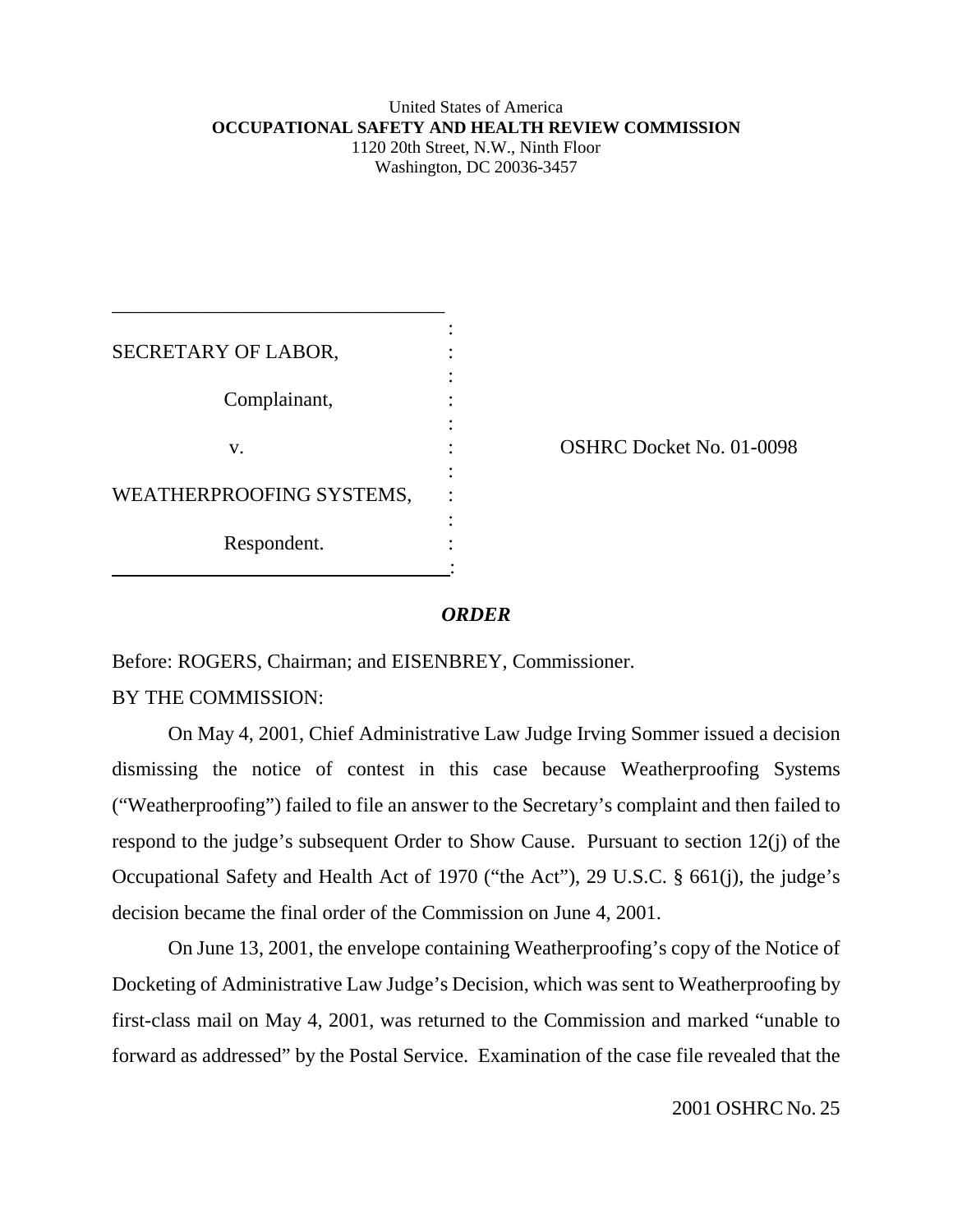judge's Order to Show Cause, which had been sent by certified mail with return receipt on March 29, 2001, had also been returned to the Commission, but on that envelope were the following notations from the Postal Service: the word "unclaimed" partially obscured and rubber-stamped twice; and this chronology with the dates hand-written-- "1st Notice 4-5; 2nd Notice 4-10; Return 4-20."

Further examination of the file revealed that the Commission may have sent its correspondence to an incorrect address. The Secretary's original citation had been sent to an address in New Hampshire, but the company letterhead on which Weatherproofing later submitted its notice of contest showed a Massachusetts address. Weatherproofing never formally notified the Commission of a change of address, but the Commission nevertheless sent all its correspondence, including the Order to Show Cause, to the Massachusetts address on the letterhead. The documents in the file also show that, although the Secretary sent the original citation to the New Hampshire address, she later sent her complaint to the Massachusetts address printed on the notice of contest letterhead. We note, however, that the complaint, the Commission's Notice of Docketing and Instructions to Employer, the Commission's Posting and Service Order, another order from the judge, and the judge's decision were sent to the Massachusetts address by first class mail with no indication in the file that they were returned as undeliverable.

Based on this record, it appears that Weatherproofing may not have received critical documents in this case because the Commission sent its correspondence to the Massachusetts address. To permit appropriate inquiry into this matter, we refer the case to the judge to conduct further proceedings to determine whether Weatherproofing's failure to file an answer to the complaint and respond to the show cause order may be excused under Rule